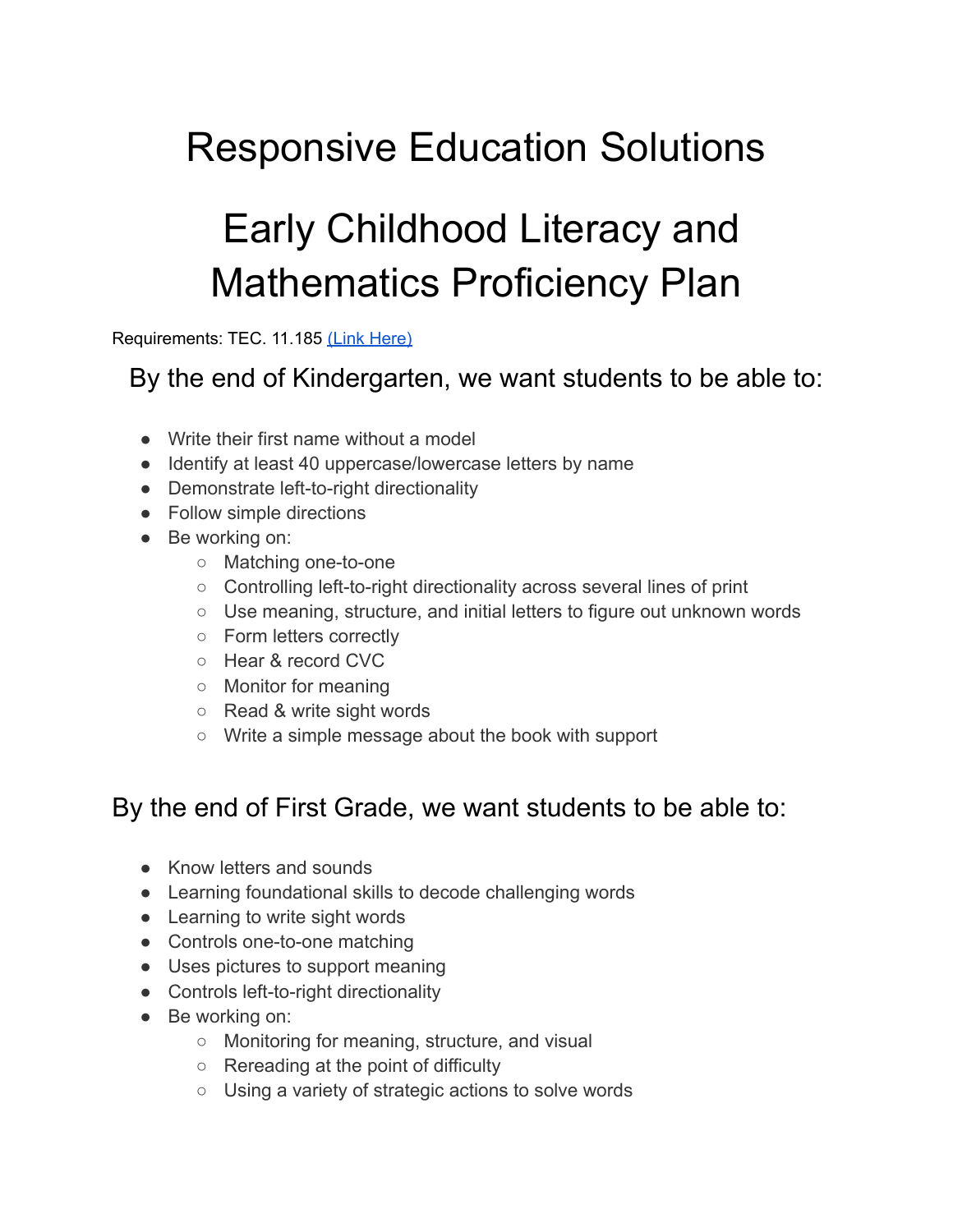- Retelling
- Applying phonetic principles they have learned

## By the end of Second Grade, we want students to be able to:

- Recognize an increasing number of sight words
- Struggles with sophisticated vocabulary especially multisyllabic words with complex vowel patterns and endings
- Be working on:
	- Decoding (use word study activities that target complex vowels and inflectional endings)
	- Comprehending longer, more complex text
	- Retelling a story with details and accuracy
	- Building fluency

## Third Grade and Beyond, we want students to be able to:

- Have automaticity with word recognition
- Have efficient & flexible word-solving strategies
- Recognize when they make an error (which is rare), and use meaning and parts of words to quickly self-correct
- Be proficient decoders
- Be working on monitoring comprehension & exploring deeper levels of comprehension:
	- Main idea/details
	- Inferring
	- Summarizing
	- Drawing conclusions
	- Analyzing relationships between characters and ideas
	- Evaluating the author's purpose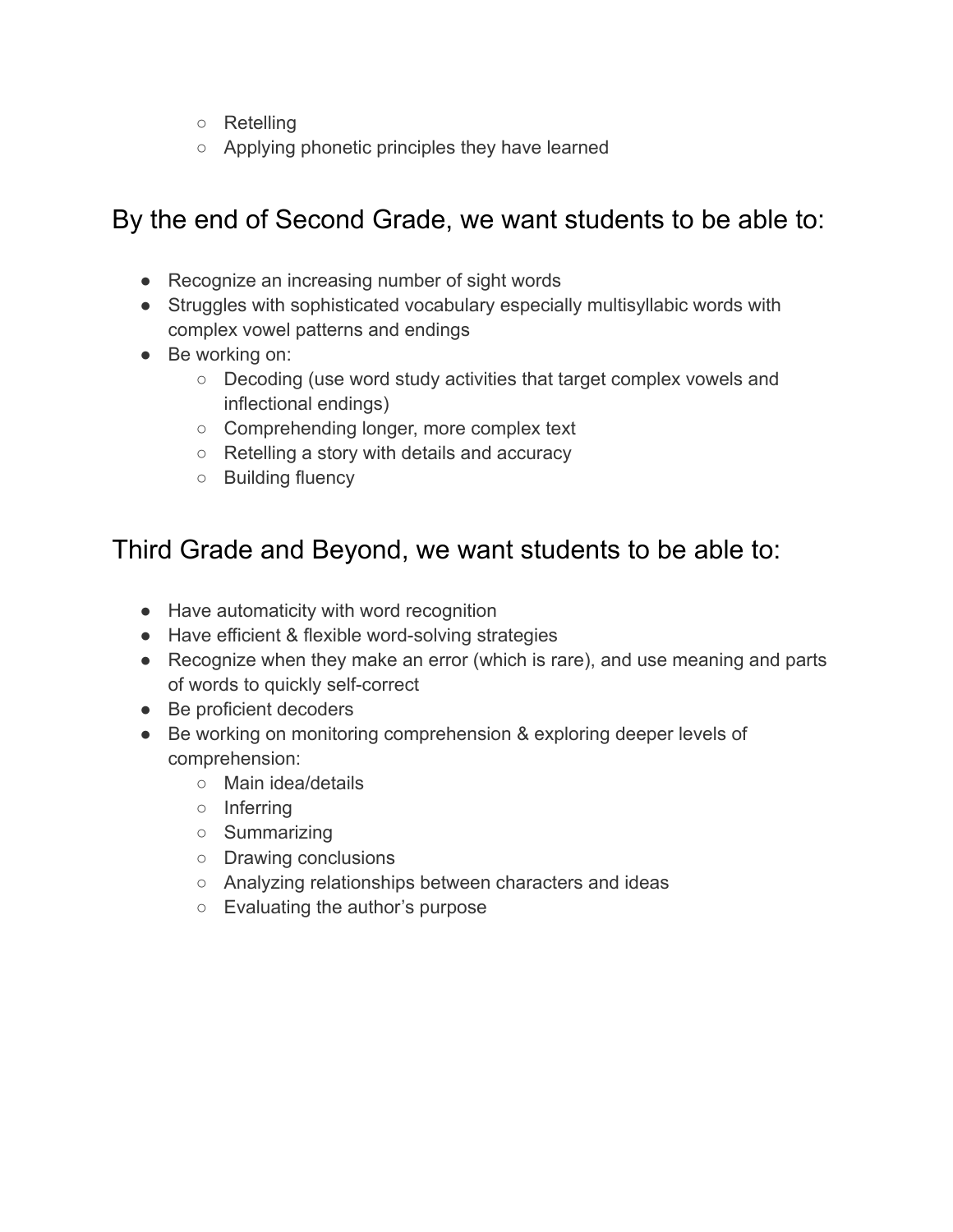# Classroom Expectations

Elements of Instructional Day:

- Required Minutes of Direct Literacy Instruction
- Required Minutes of Direct Writing Instruction
- Required Minutes of Phonics Instruction
- Small Group Instruction/Guided Reading Instruction
- Daily Read Aloud with Questioning
- Daily Shared Reading/Poetry
- Independent Reading and Response

## Assessment and Reporting:

### **PreK**

• Circle Assessment - BOY, MOY, EOY

## **Kindergarten - Second Grade:**

- Amplify BOY, MOY, EOY
- Dyslexia Screener MOY

## **Third - Eighth Grade:**

● MAP Assessment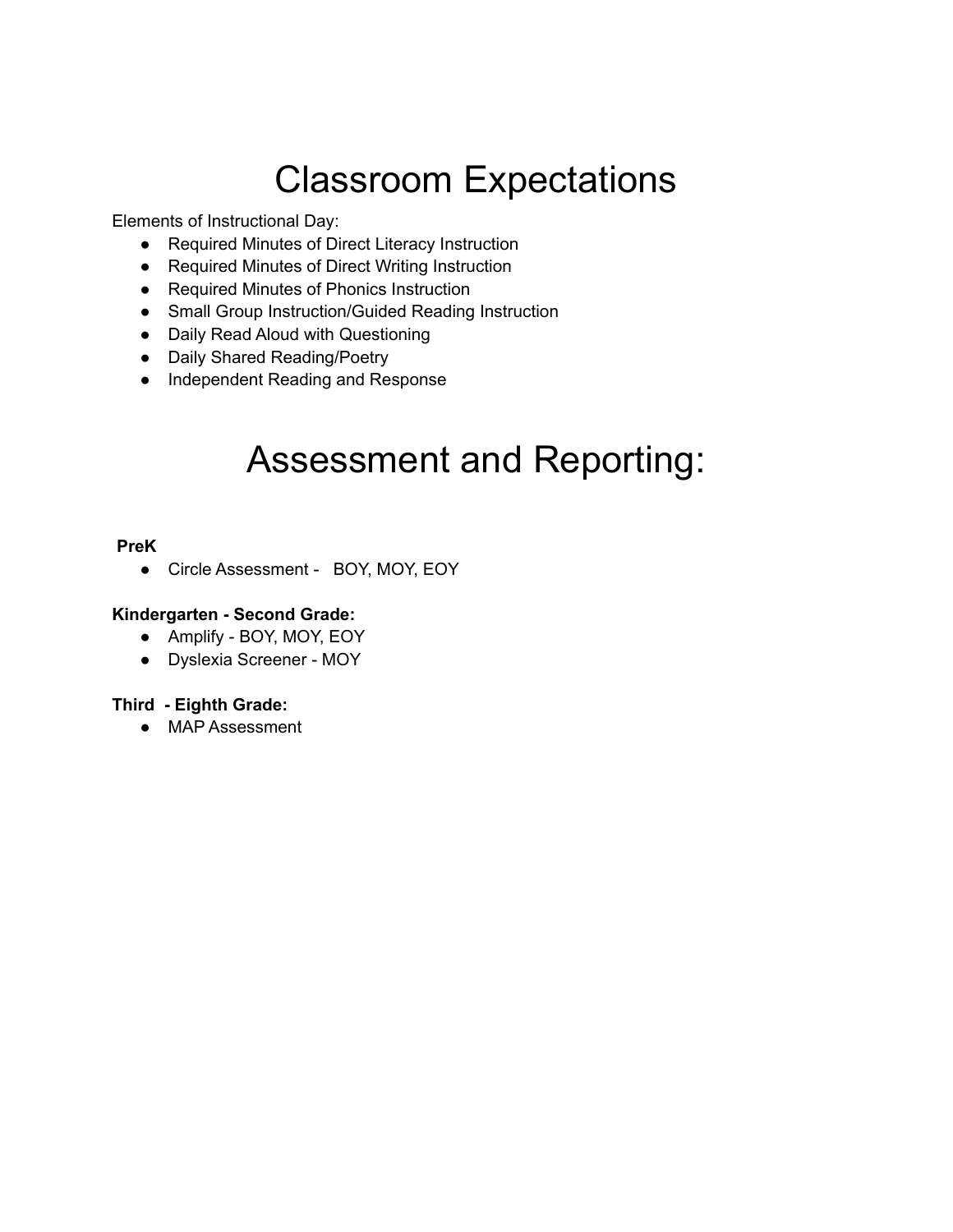# Brand Specific Curriculum Expectations

## Founders

Phonics Curriculum

- ❏ Kindergarten: Riggs
- ❏ First Grade: Riggs/Access Literacy
- ❏ Second Grade: Riggs/Access Literacy
- ❏ Third Grade: Riggs/Access Literacy

Guided Reading/Leveled Library System

- ❏ Kindergarten:
- ❏ First Grade:
- ❏ Second Grade:
- ❏ Third Grade:

Writer's Workshop Curriculum/Scope and Sequence

- ❏ Kindergarten:
- ❏ First Grade:
- ❏ Second Grade:
- ❏ Third Grade:

## **Mathematics**

- ❏ Kindergarten: Singapore Math
- ❏ First Grade: Singapore Math
- ❏ Second Grade: Singapore Math
- ❏ Third Grade: Singapore Math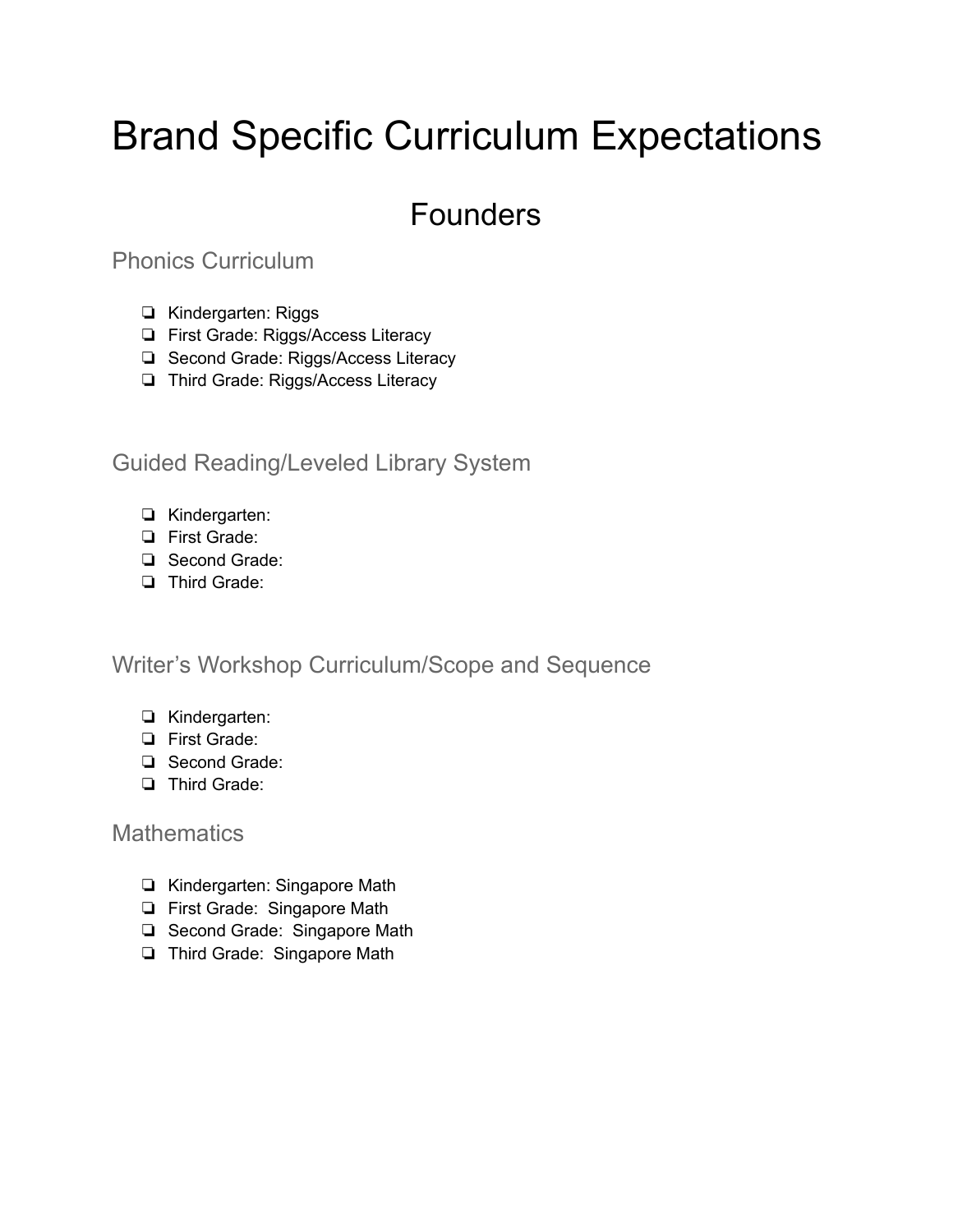## **Quest**

## Phonics Curriculum

- ❏ Kindergarten: Learning A-Z
- ❏ First Grade: Learning A-Z
- ❏ Second Grade: Learning A-Z
- ❏ Third Grade: Learning A-Z

Guided Reading/Leveled Library System

- ❏ Kindergarten: Learning A-Z
- ❏ First Grade: Learning A-Z
- ❏ Second Grade: Learning A-Z
- ❏ Third Grade: Learning A-Z/Bright Thinker

Writer's Workshop Curriculum/Scope and Sequence

- ❏ Kindergarten: Learning A-Z & Writing City
- ❏ First Grade: Learning A-Z & Writing City
- ❏ Second Grade: Learning A-Z & Writing City
- ❏ Third Grade: Learning A-Z & Writing City

## **Mathematics**

- ❏ Kindergarten: Savvas/Pearson
- ❏ First Grade: Savvas/Pearson
- ❏ Second Grade: Savvas/Pearson
- ❏ Third Grade: Bright Thinker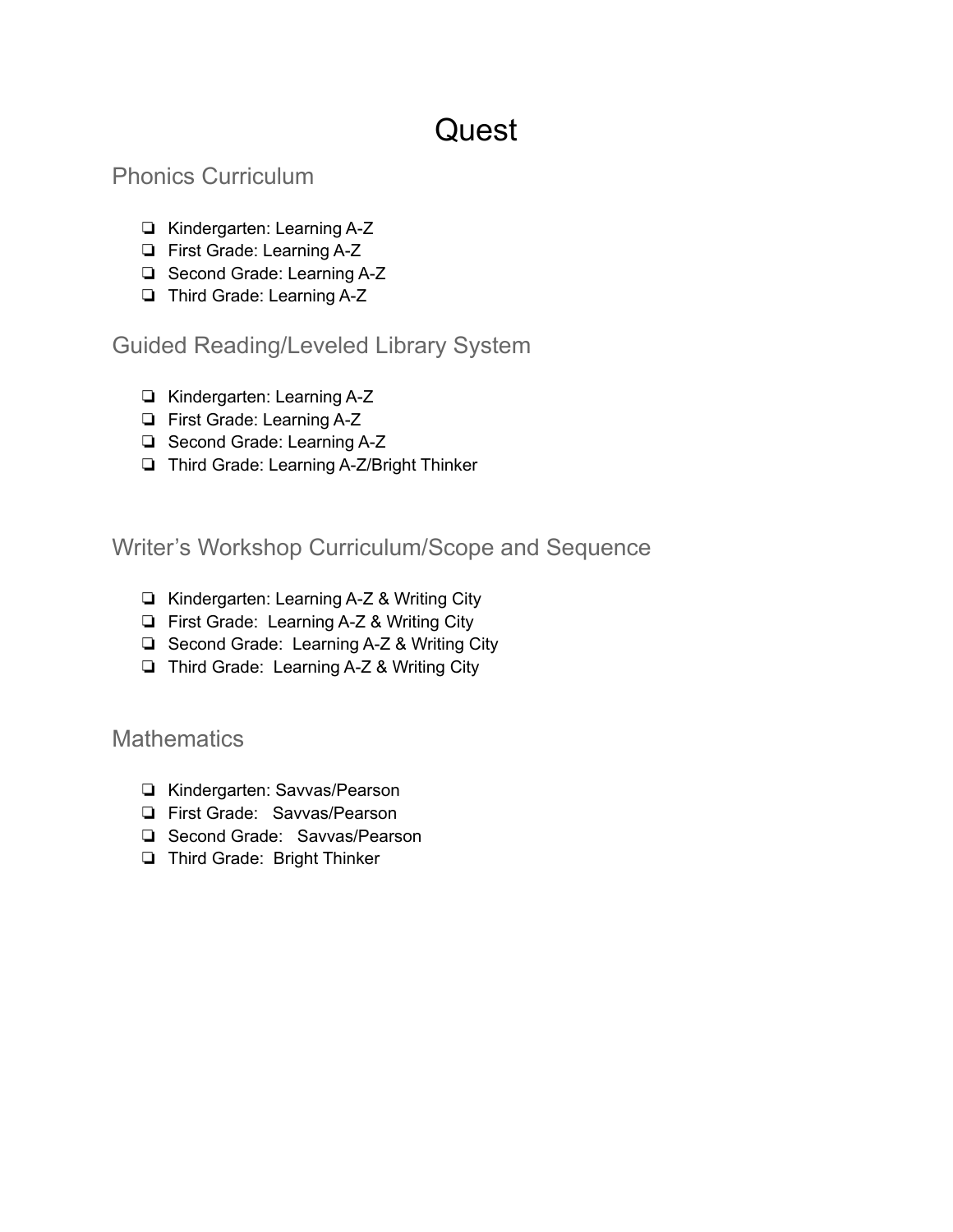## **IGNITE**

## Phonics Curriculum

- ❏ Kindergarten: HMH
- ❏ First Grade: HMH
- ❏ Second Grade: HMH
- ❏ Third Grade: HMH

## Guided Reading/Leveled Library System

- ❏ Kindergarten: HMH
- ❏ First Grade: HMH
- ❏ Second Grade: HMH
- ❏ Third Grade: HMH

Writer's Workshop Curriculum/Scope and Sequence

- ❏ Kindergarten: HMH
- ❏ First Grade: HMH
- ❏ Second Grade: HMH
- ❏ Third Grade: HMH

## **Mathematics**

- ❏ Kindergarten: Savvas/Pearson
- ❏ First Grade: Savvas/Pearson
- ❏ Second Grade: Savvas/Pearson
- ❏ Third Grade: Savvas/Pearson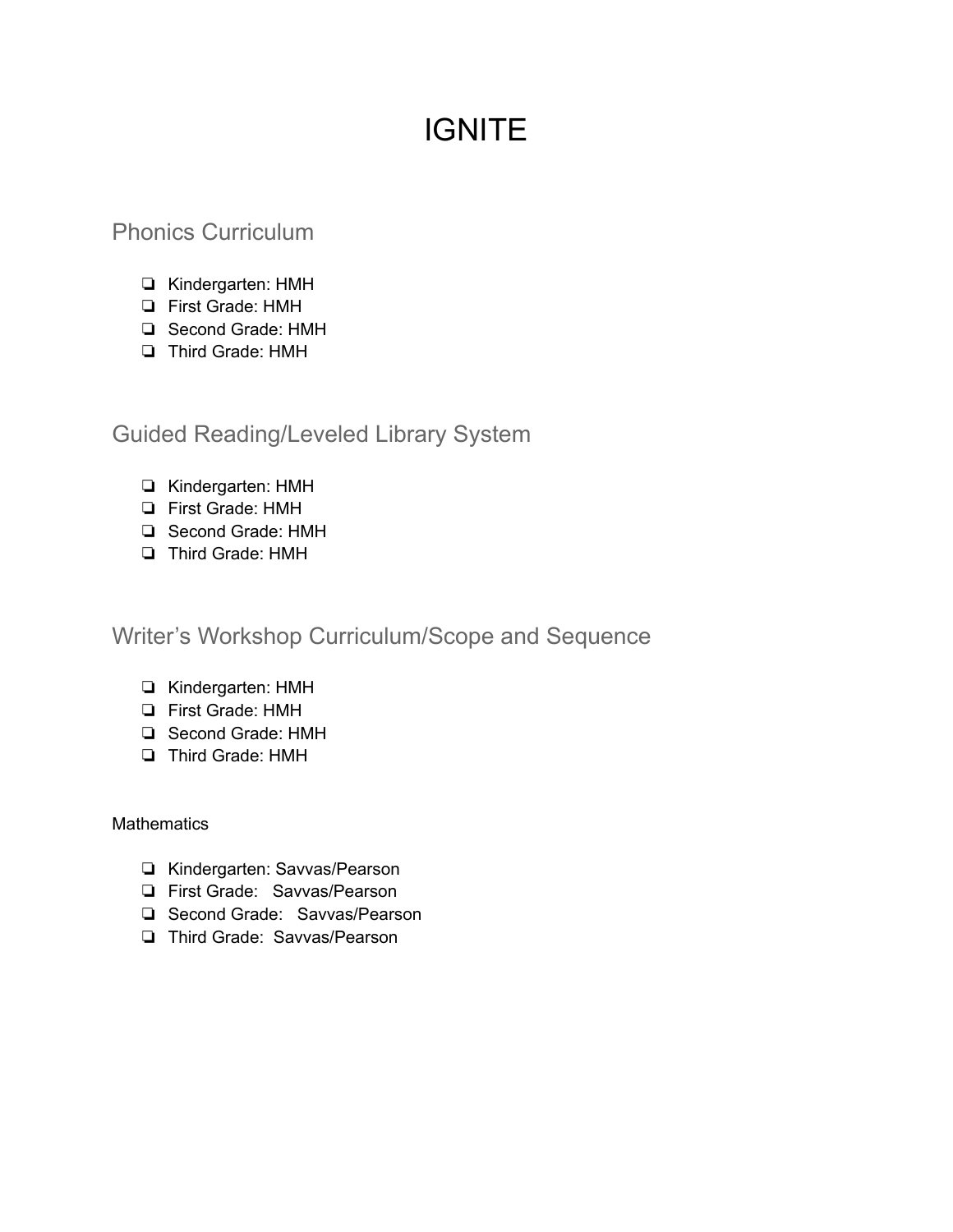## Early Education Allotment Resources

This list is not exhaustive and is designed to provide some initial information on areas which your funds may be used. If you have any questions or would like further information, please feel free to contact Annah [Bradshaw](mailto:abradshaw@responsiveed.com) .

### **Further Information**

- ❏ HB3 Overview and Goals [\(Click](https://tea.texas.gov/sites/default/files/HB3_Bill_Summary.pdf) Here)
- ❏ EEA Goals: *See Slide 11* (Click [Here\)](https://www.esc1.net/cms/lib/TZ21000366/Centricity/Domain/54/PIC_ing%20and%20Allocating%20the%20Right%20Expenditures.pdf)
- ❏ TEC 11.185: Literacy and Mathematics Proficiency Plans (Click [Here\)](https://tea.texas.gov/sites/default/files/TEC%2011.185.pdf)
- ❏ ECE Funding FAQs (Click [Here\)](https://drive.google.com/file/d/1WWZUqzlrTMG1QPLmuayqyCMMF4ZJgpl8/view)
- ❏ FASRG- View Page 259 under Code 36 (Click [Here\)](https://tea.texas.gov/sites/default/files/FASRG_Module1Appendices_V17_Proposed.pdf)

#### **Suggestions and Ideas for Spending**

#### ❏ **Amplify mClass TRC program**

- ❏ Provides a complete view of students reading and comprehension abilities as aligned to the mClass Amplify assessment. Students will participate in a 1:1 running record with a teacher that will identify their ZPD (Zone of Proximal Development) and Instructional and Independent reading level to drive further reading instruction.
- ❏ Text Reading Comprehension (TRC) provides an instructional reading level (A-Z), and thus provides a 360 degree view of the student's reading proficiency. With mClass TX edition, the teacher will be able to see each student's development in the Basic Early Literacy Skills, and with TRC the view is completed by understanding the child's instructional reading level.
- ❏ TRC keeps historical records for both all benchmarks and all progress monitoring assessments for every child. Teachers will be able to look back at previous year's actual reading records to see not only the instructional levels, but the actual errors and performance on comprehension tasks.

#### ❏ **Classroom Leveled Library**

- ❏ Leveled Library to support guided reading instruction.
	- ❏ Fountas and Pinnell (Link [Here\)](https://www.fountasandpinnell.com/fpc/guidedreading/)
	- ❏ Scholastic Guided Reading Programs (Link [Here\)](https://www.scholastic.com/content/educators/en/learn/guided-reading.html)
	- ❏ Lakeshore Learning Leveled Book Sets (Link [Here\)](https://www.lakeshorelearning.com/search/products/page-1/sort-best/num-24/loc-018?view=grid&Ntt=leveled%20books)

### ❏ **Phonics Curriculum**

- ❏ Direct and explicit phonics instruction is required in grades **K-3** per HB3 [\(Full](https://tea.texas.gov/about-tea/news-and-multimedia/correspondence/taa-letters/house-bill-3-hb-3-implementation-reading-practices) bill and additional [information](https://tea.texas.gov/about-tea/news-and-multimedia/correspondence/taa-letters/house-bill-3-hb-3-implementation-reading-practices) here)
- ❏ Saxon Phonics (Ignite)